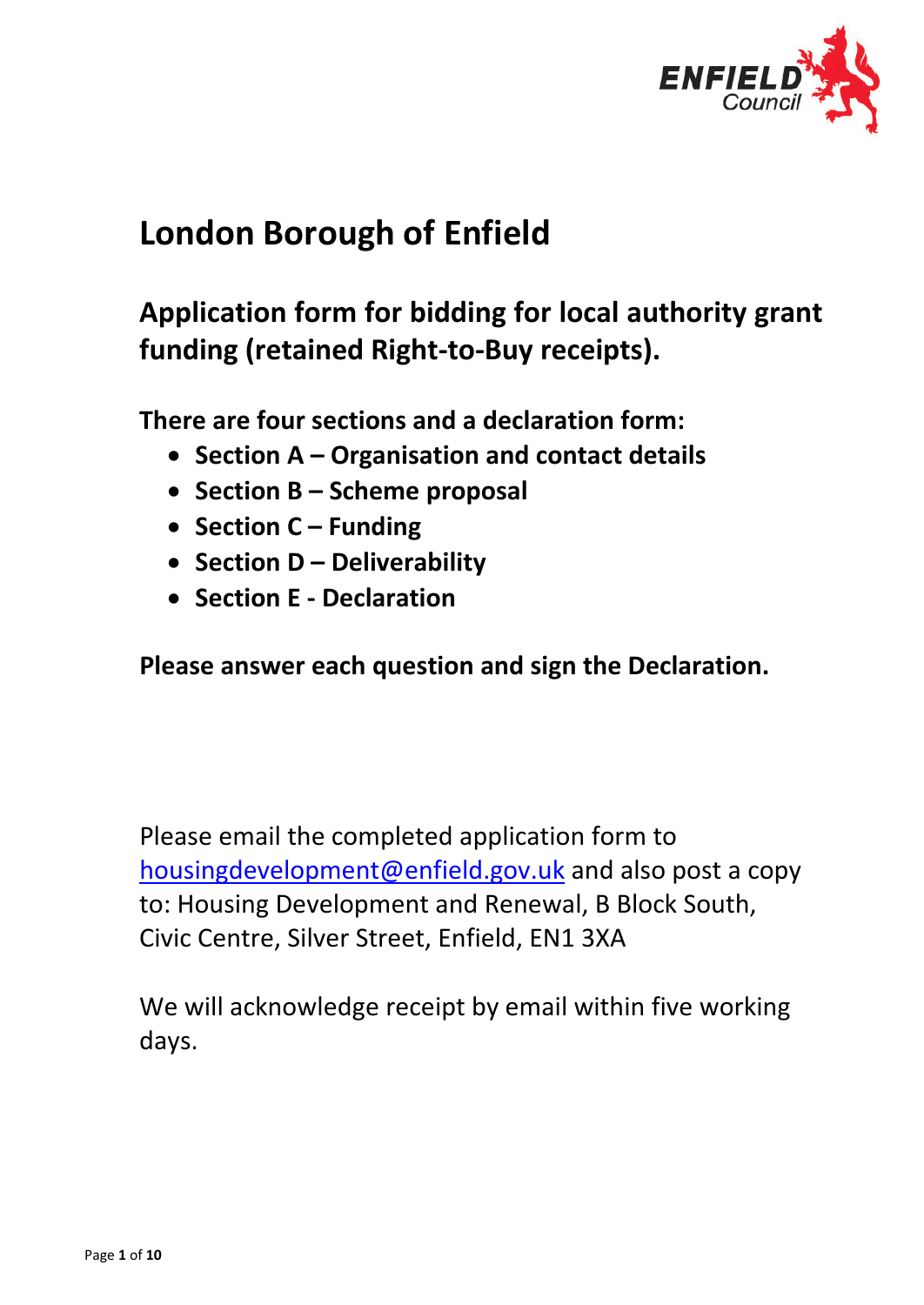

#### **SECTION A: ORGANISATION AND CONTACT DETAILS**

| Name of organisation  |  |
|-----------------------|--|
| <b>Postal address</b> |  |

| Email address(es) |  |
|-------------------|--|
|                   |  |

| <b>Registered Provider Status</b><br>(and most recent ratings) |  |
|----------------------------------------------------------------|--|
|----------------------------------------------------------------|--|

| <b>GLA Investment Partner status</b> |  |
|--------------------------------------|--|
|--------------------------------------|--|

| Number of homes in management<br>in Enfield |  |
|---------------------------------------------|--|
|                                             |  |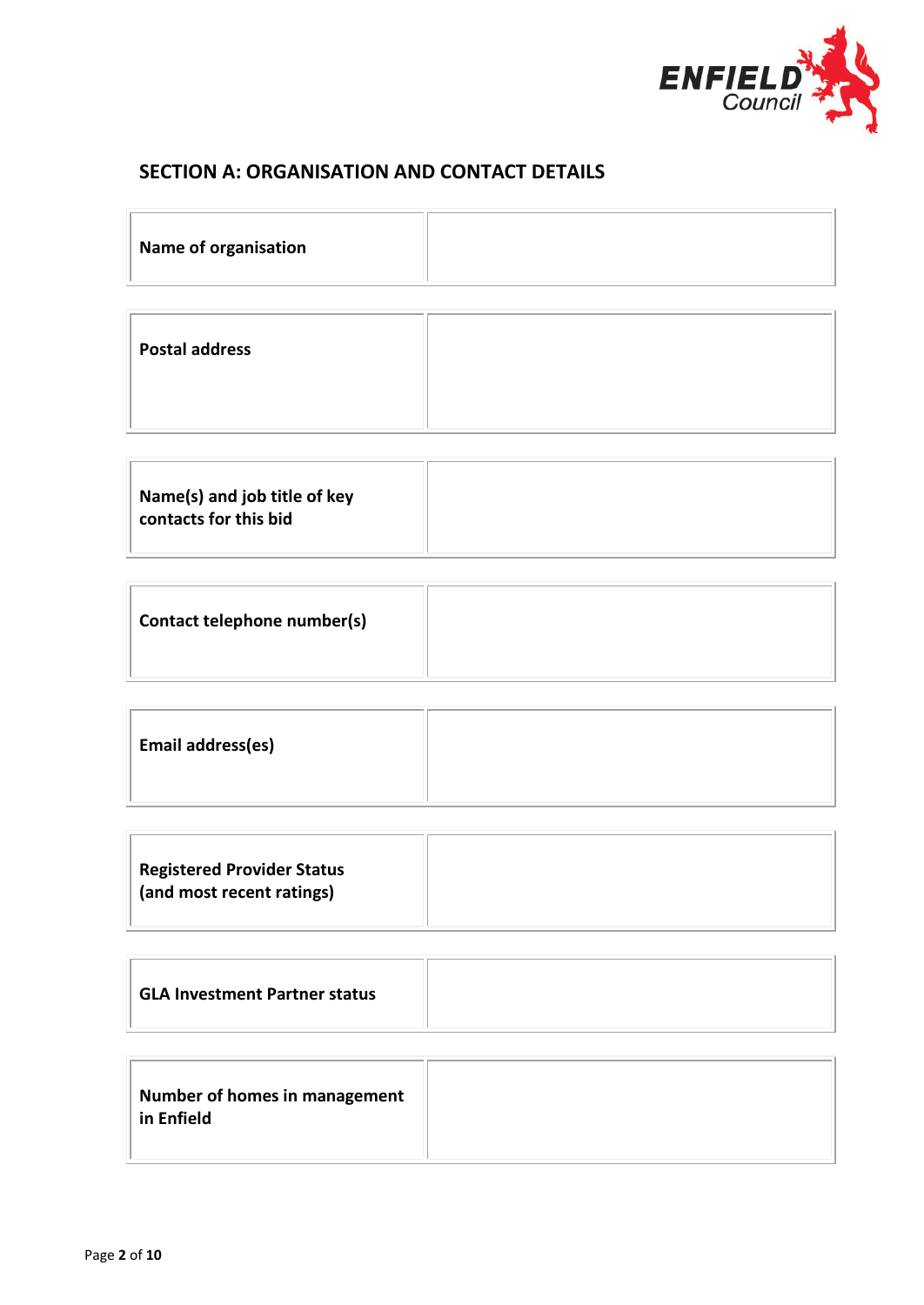

#### **SECTION B: SCHEME PROPOSAL**

#### **B-1 Site name and address (must include postcode)**

*(Please attach location and site plan)*

#### **B-2 Scheme type**

|   | <b>Acquisition &amp; works</b> |  |
|---|--------------------------------|--|
|   | <b>Works only</b>              |  |
| 3 | Off the shelf                  |  |
| Д | <b>Purchase &amp; repair</b>   |  |
|   | Other (please specify):        |  |

### **B-3 Dwelling details of proposed scheme**

Number of dwellings by type (house, flat, etc.) and size (number of bedrooms, maximum person occupancy, number of habitable rooms, internal floor area)

| Number of Type of<br>dwellings | dwelling | Number of<br>beds and<br>persons | <b>Habitable</b><br>rooms per<br>dwelling | Internal floor wheelchair<br>area (sqm) | Fully<br>accessible | <b>Tenure</b> |
|--------------------------------|----------|----------------------------------|-------------------------------------------|-----------------------------------------|---------------------|---------------|
|                                |          |                                  |                                           |                                         |                     |               |
|                                |          |                                  |                                           |                                         |                     |               |
|                                |          |                                  |                                           |                                         |                     |               |
|                                |          |                                  |                                           |                                         |                     |               |
|                                |          |                                  |                                           |                                         |                     |               |
|                                |          |                                  |                                           |                                         |                     |               |
|                                |          |                                  |                                           |                                         |                     |               |
|                                |          |                                  |                                           |                                         |                     |               |
|                                |          |                                  |                                           |                                         |                     |               |
|                                |          |                                  |                                           |                                         |                     |               |
|                                |          |                                  |                                           |                                         |                     |               |
|                                |          |                                  |                                           |                                         |                     |               |
| <b>TOTALS:</b>                 |          |                                  |                                           |                                         |                     |               |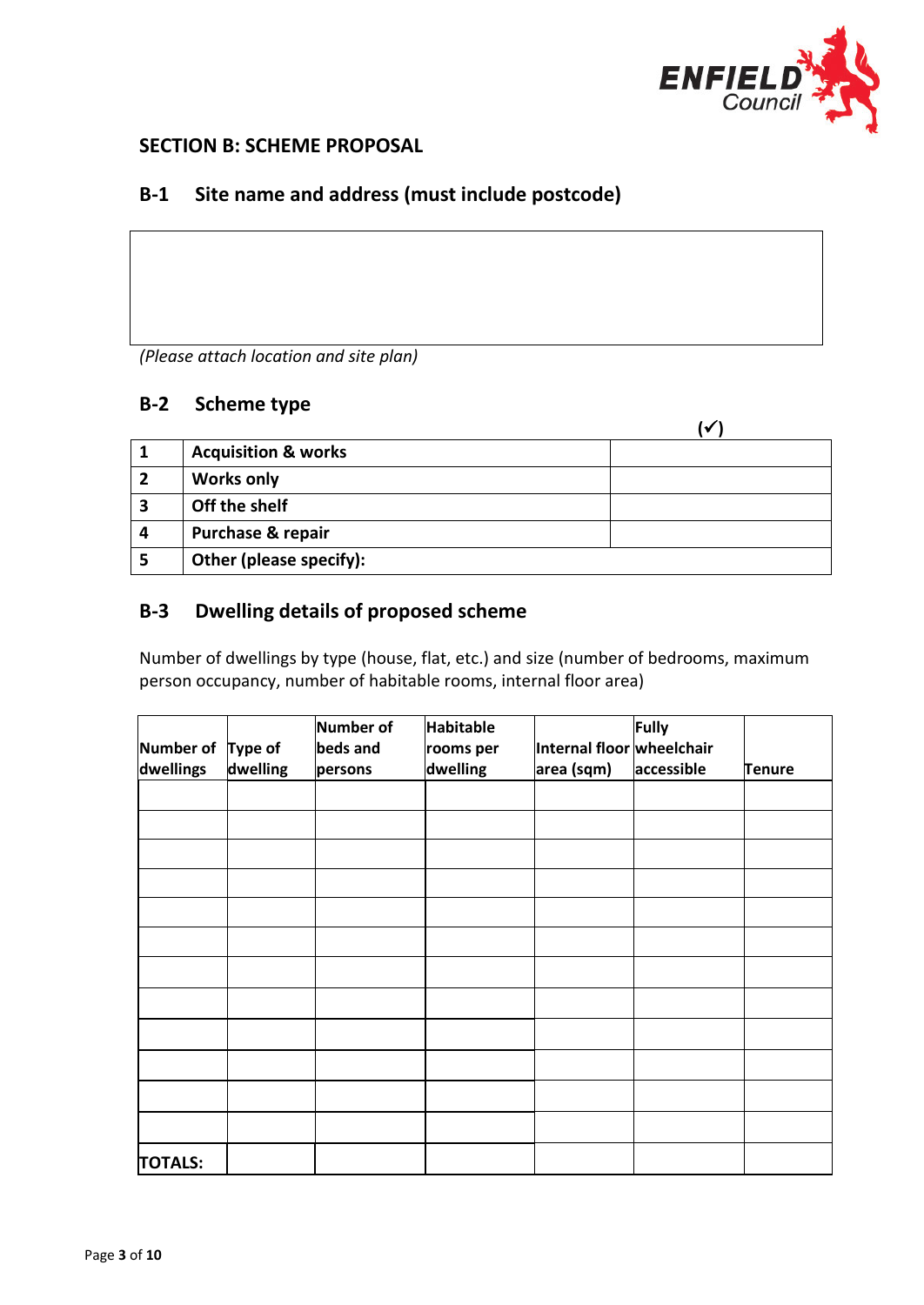

#### **B-4 Proposed rent levels – Affordable rented homes**

Please set out the proposed rents (per week) for each type of affordable rented dwelling in the table below.

| Dwelling size/<br>type/<br>designation | <b>Open Market</b><br><b>Rent/Week</b> | Proposed<br><b>Rent/Week</b> | Proposed<br>Service<br>Charge/week | <b>Total Proposed</b><br>Rent & SC/wk | Rent & SC as Housing<br>% of OMR | Local<br><b>Allowance</b> |
|----------------------------------------|----------------------------------------|------------------------------|------------------------------------|---------------------------------------|----------------------------------|---------------------------|
|                                        |                                        |                              |                                    |                                       |                                  |                           |
|                                        |                                        |                              |                                    |                                       |                                  |                           |
|                                        |                                        |                              |                                    |                                       |                                  |                           |
|                                        |                                        |                              |                                    |                                       |                                  |                           |
|                                        |                                        |                              |                                    |                                       |                                  |                           |
|                                        |                                        |                              |                                    |                                       |                                  |                           |
|                                        |                                        |                              |                                    |                                       |                                  |                           |
|                                        |                                        |                              |                                    |                                       |                                  |                           |
|                                        |                                        |                              |                                    |                                       |                                  |                           |
|                                        |                                        |                              |                                    |                                       |                                  |                           |
|                                        |                                        |                              |                                    |                                       |                                  |                           |
|                                        |                                        |                              |                                    |                                       |                                  |                           |
|                                        |                                        |                              |                                    |                                       |                                  |                           |
|                                        |                                        |                              |                                    |                                       |                                  |                           |
|                                        |                                        |                              |                                    |                                       |                                  |                           |

*The table below sets out the maximum rent (including service charge) as a proportion of open market rents that is set out in the Council's guidance as affordable. All rents must be below the Local Housing Allowance (LHA) for the size of dwelling.* 

|                  | 1 bed        | 2 bed     | 3 bed        | 4 bed     |
|------------------|--------------|-----------|--------------|-----------|
| % of market rent | Up to $80\%$ | Up to 78% | Up to $60\%$ | Up to 49% |
|                  |              |           |              |           |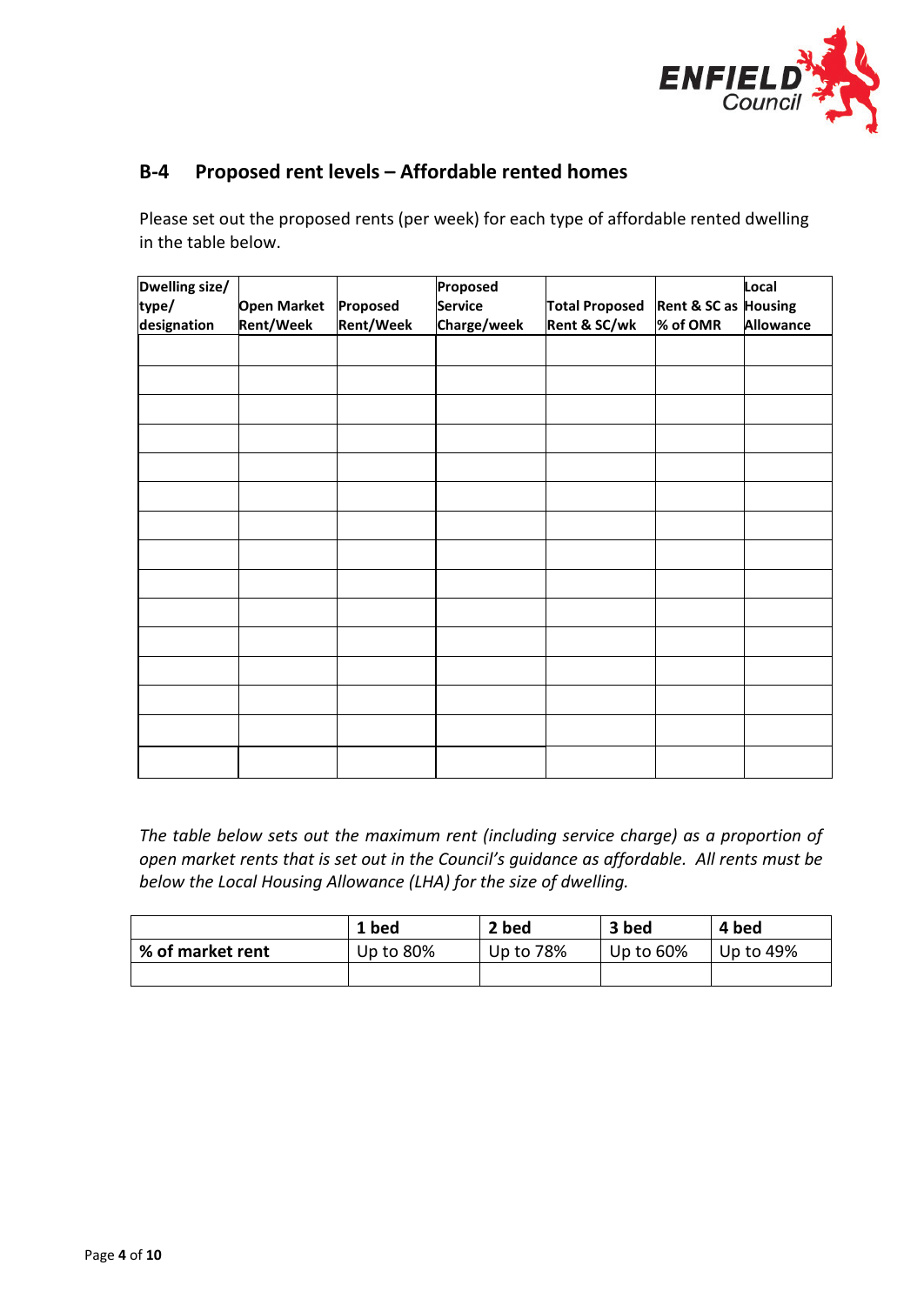

### **B-5 Design statement**

Schemes must meet London Design Guide and London Borough of Enfield Local Plan requirements.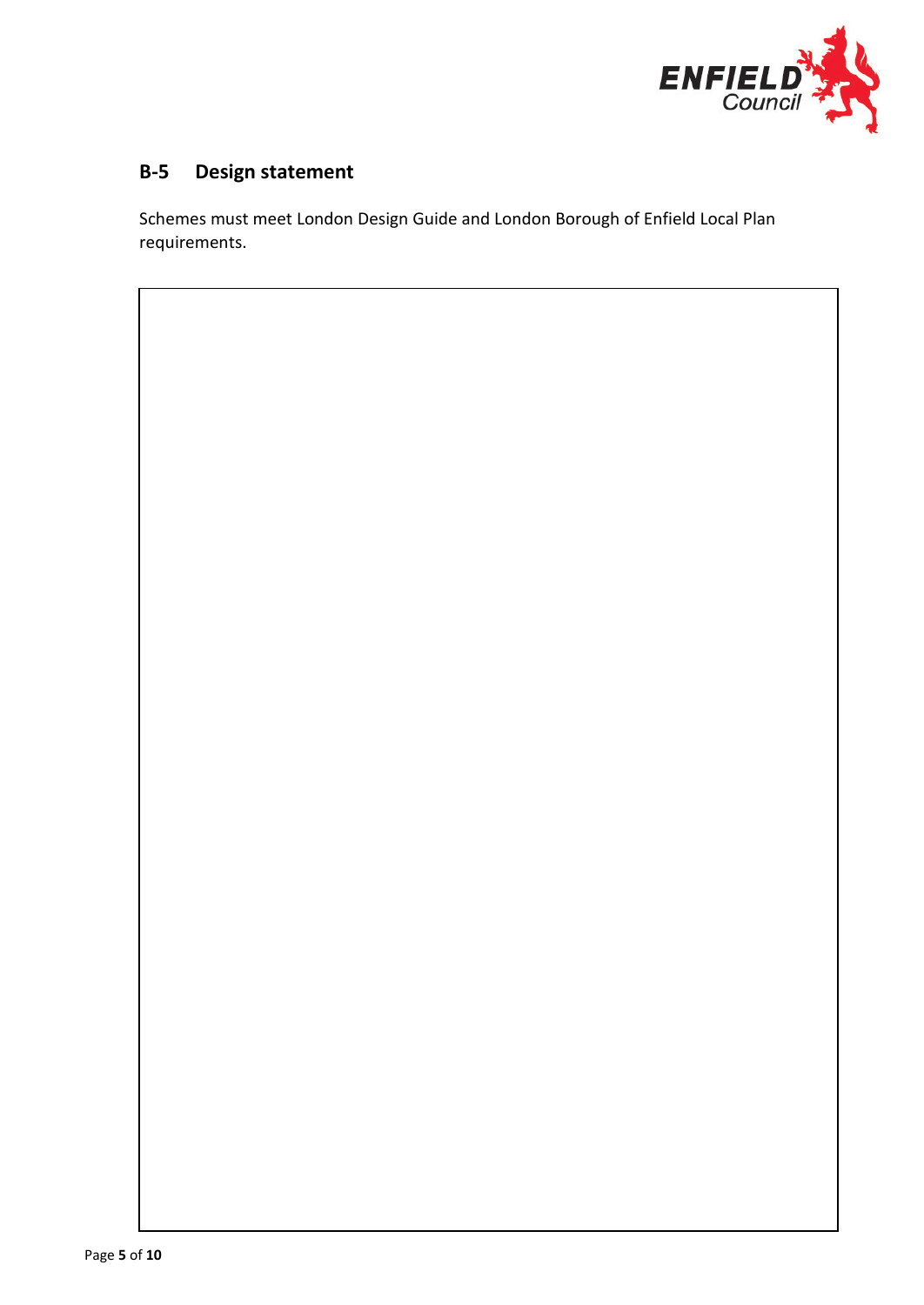

#### **SECTION C: FUNDING**

#### **C-1 Financial assumptions**

The funding available is from retained Right to Buy receipts and can only be used to fund acquisition, or development of affordable homes for rent. On larger schemes the Council would be looking for a mix of tenures so cost and funding sources for these other homes must be included in this section.

| <b>Cost Item</b>               | <b>Affordable</b><br>rent $(f)$ | LCHO (f) | <b>Private sale</b><br>(f) | Other (£) | <b>TOTAL (£)</b> |
|--------------------------------|---------------------------------|----------|----------------------------|-----------|------------------|
| A. Land cost                   |                                 |          |                            |           |                  |
| <b>B.</b> Build cost           |                                 |          |                            |           |                  |
| C. On costs                    |                                 |          |                            |           |                  |
| D. Total Scheme<br>Costs (TSC) |                                 |          |                            |           |                  |

| Funding source <sup>(1)</sup>              | (f) | (£) | (f) | (f) | (£) |
|--------------------------------------------|-----|-----|-----|-----|-----|
| E. Funding /<br>Receipts <sup>(2)</sup>    |     |     |     |     |     |
| F. Provider<br>contribution <sup>(3)</sup> |     |     |     |     |     |
| G. Other public<br>subsidy <sup>(4)</sup>  |     |     |     |     |     |
| H. LA Grant<br>required                    |     |     |     |     |     |
| I. LA Grant as % of<br><b>TSC</b>          |     |     |     |     |     |

*(1) Scheme cannot show a deficit (total funding must not be less than TSC);*

- *(2) Funding / Receipts – provider borrowing or other non-subsidy source of funding (Affordable Rented), Receipts (from LCHO and Private Sale sales);*
- *(3) Provider Contribution – not included in E (for e.g. cross subsidy from sales), can be negative in LCHO & Private Sale columns to show surplus*
- *(4) Other Public Subsidy – State Aid rules mean affordable rent dwellings funded with this LA grant funding cannot have any other public subsidy (e.g. GLA grant) contributions, other than discounted land.*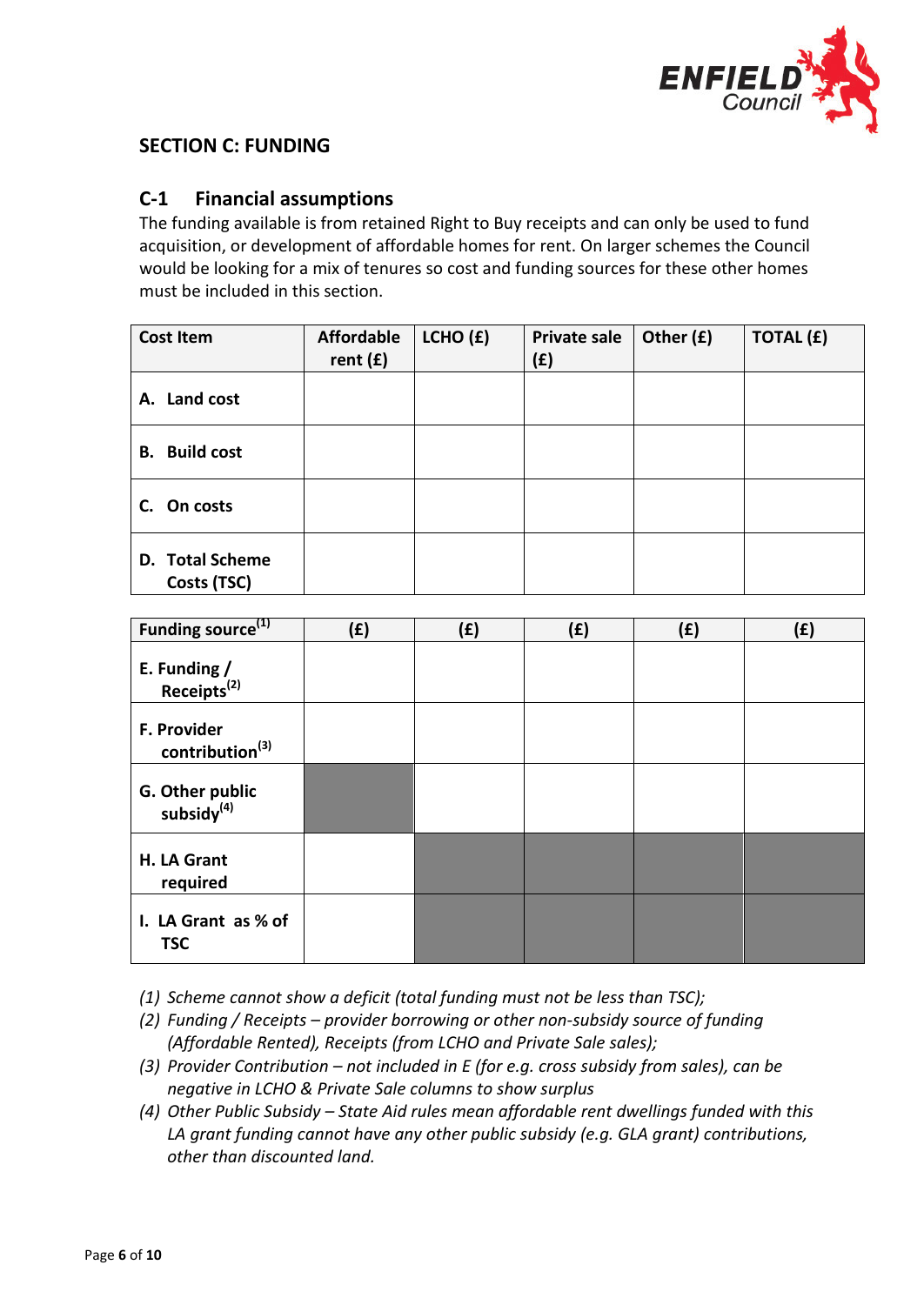

#### **C-2 Grant claims forecast**

| <b>Event/Milestone</b>             | Claim date (mm/yyyy) | Claim amount (£) |
|------------------------------------|----------------------|------------------|
| <b>Exchange of contracts</b>       |                      |                  |
| Completion                         |                      |                  |
| <b>Start on site</b>               |                      |                  |
| <b>Practical completion (100%)</b> |                      |                  |
| <b>TOTAL GRANT</b>                 |                      |                  |

- *(1)* Please provide details of anticipated expenditure for each financial quarter. See, "London Borough of Enfield – Local Authority Affordable Housing Grant Funding 2016, Worked Example", which is enclosed.
- *(2)* A scheme completion return will be required after practical completion

#### **SECTION D: DELIVERABILITY**

#### **D-1 Indicative programme**

Please provide an indicative programme for delivery of the dwellings:

| <b>Event/Milestone</b>                 | Date(s) / Timeframe |
|----------------------------------------|---------------------|
| Site acquisition                       |                     |
| Planning pre-application consultation  |                     |
| <b>Planning application submission</b> |                     |
| <b>Planning consent</b>                |                     |
| <b>Start on site</b>                   |                     |
| <b>Practical completion</b>            |                     |

*(You can also attach a detailed MS Project or equivalent programme)*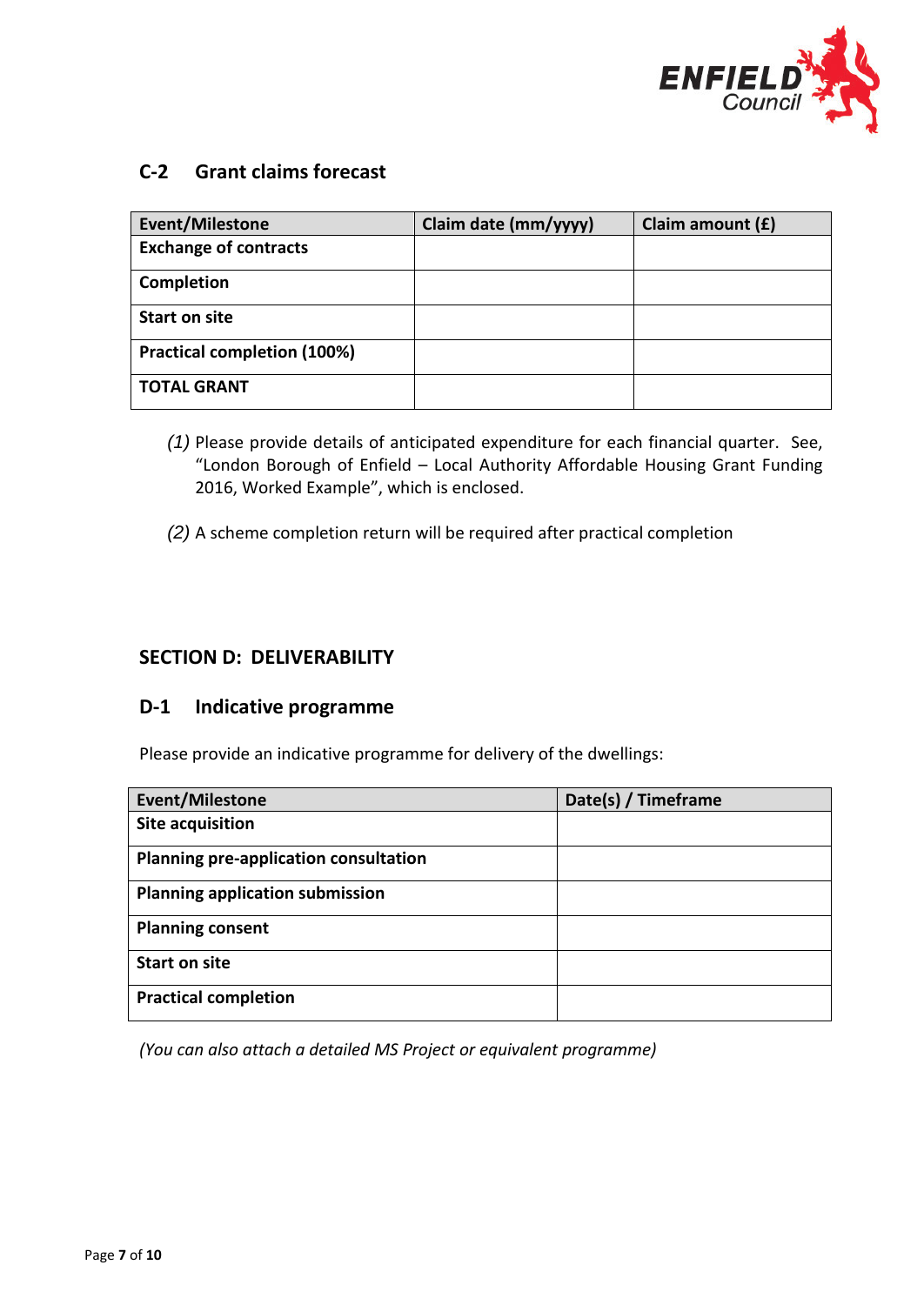

### **D-2 Risk log**

Please provide details of any high level risks to delivery.

| <b>RISK</b> | <b>CONSEQUENCE</b> | <b>MITIGATION</b> |
|-------------|--------------------|-------------------|
|             |                    |                   |
|             |                    |                   |
|             |                    |                   |
|             |                    |                   |
|             |                    |                   |
|             |                    |                   |
|             |                    |                   |
|             |                    |                   |
|             |                    |                   |
|             |                    |                   |
|             |                    |                   |
|             |                    |                   |
|             |                    |                   |
|             |                    |                   |
|             |                    |                   |
|             |                    |                   |
|             |                    |                   |
|             |                    |                   |
|             |                    |                   |
|             |                    |                   |
|             |                    |                   |
|             |                    |                   |
|             |                    |                   |
|             |                    |                   |
|             |                    |                   |
|             |                    |                   |
|             |                    |                   |
|             |                    |                   |
|             |                    |                   |
|             |                    |                   |
|             |                    |                   |
|             |                    |                   |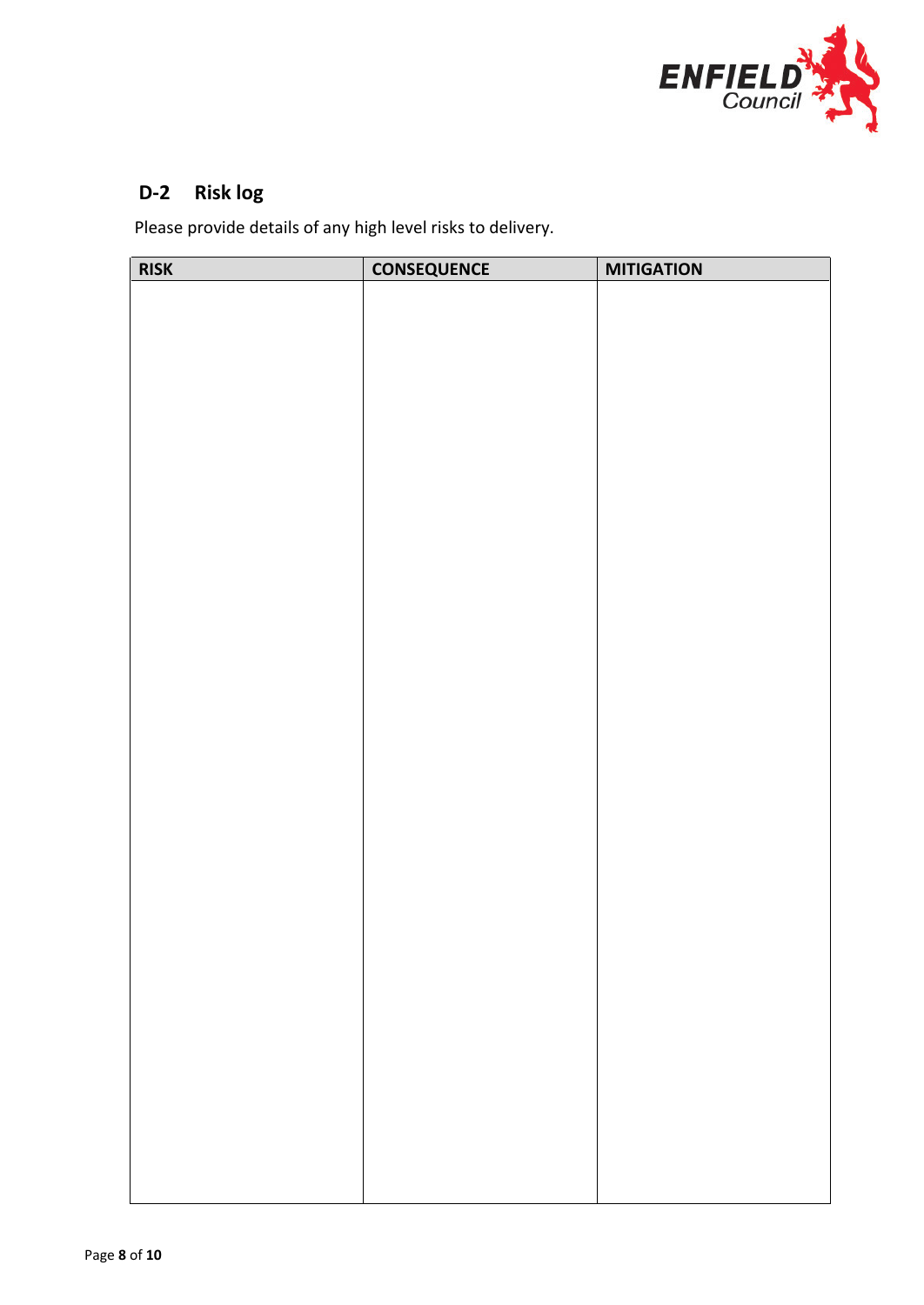

#### **D-3 Delivery statement**

Please provide a delivery statement, not exceeding 300 words explaining, how you will achieve planning permission, the expected construction period, and your quality management system to ensure the homes are delivered on time, within budget and to the required quality.